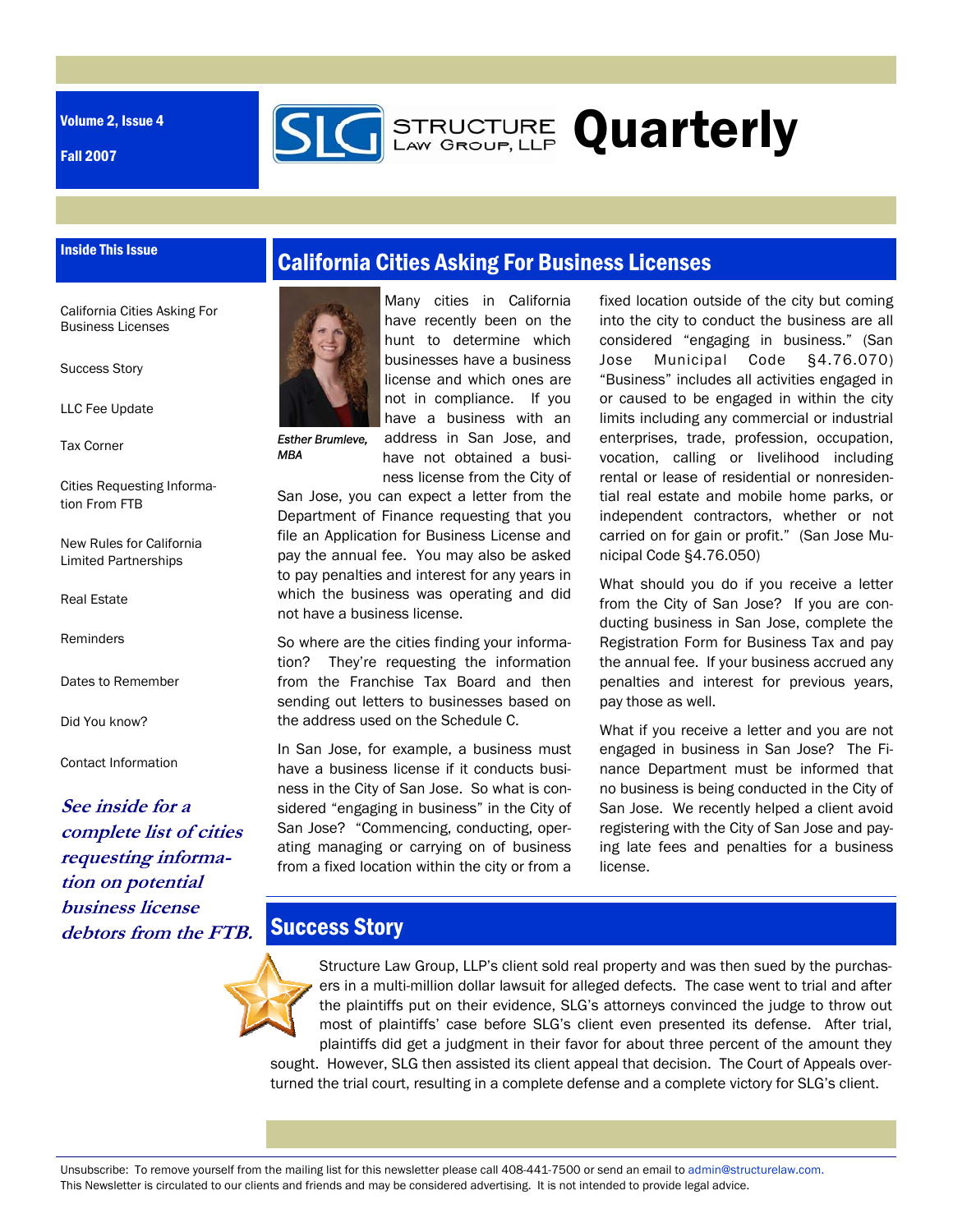### LLC Fee Update



In previous newsletters (available at www.structurelaw.com) we have discussed the *Northwest* case (*Northwest Energetic*  Services LLC v. FTB (April 13, 2006) Super. Ct. S.F. City and County No. CGC-05- 437721) and the *Ventas* case (*Ventas Finance I, LLC v. FTB* (Nov. 7, 2006) Super. Ct.

S.F. City and County No. CGC-05-437721). Now, we have the *Bakersfield Mall* case (*Bakersfield Mall, LLC*, San Francisco Superior Court Docket No. CG07462728). In *Northwest*, an out-of-state LLC registered in California did not do any business in California. In *Ventas*, a California LLC did business both in and out of California. Now, in *Bakersfield Mall*, a California LLC does business solely within California. In the other cases, the FTB argued that the Superior Court's decision that the fee is unconstitutional does not apply to LLCs wholly within California. Now, we will see if the courts agree.

Meanwhile, all LLCs must continue to pay the LLC fee and file protective claims for refund. If you filed a protective claim for refund in the past citing either *Northwest* or *Ventas*, you do not need to file a new claim under *Bakersfield Mall*, as long as your claim includes this language: "The annual fee under



### Tax Corner



**Employee Cell Phones** 

You can provide cell phones to your employees as a tax free fringe benefit, but only if

the employees keep detailed records on personal and business usage. The value of any personal use is taxable. Source: Kiplinger Tax Letter, Vol. 82, No. 14, July 13, 2007.

#### **Holiday Party Taxes!**

The IRS says that if a prize won at a company party is not available to the general public, it must be treated as wages. Income taxes and payroll taxes are due on the value of the prize. Inexpensive prizes like a holiday turkey

are exempt from this rule as de minimis. Source: Kiplinger Tax Letter, Vol. 82, No. 14, July 13, 2007.



R&TC §17942 is unconstitutional…"

However, protective claims may not be useful for California LLCs not doing business out of state. The legislature's new Assembly Bill 198 says that, beginning on January 1, 2007, the fee will be based on total income derived from or attributable to California. AB 198 also says that if the taxpayers win in *Northwest* and/or *Ventas*, the fee must be apportioned for years prior to 2007 and LLCs operating only in California will not be entitled to any refund at all, despite the unconstitutionality of the fee. Now we wait to see if the governor vetoes it…

Source: Spidell's California Taxletter, June 1, 2007, vol. 29, no. 6, August 1, 2007, vol. 29, No. 8, October 1, 2007, vol. 29, No. 10.

> **If you filed a protective claim for refund in the past, you do not need to file a new claim as long as your claim includes the right language.**

| <b>Cities Requesting Information From FTB</b> |                     |                                                                          |                     |
|-----------------------------------------------|---------------------|--------------------------------------------------------------------------|---------------------|
| Albany                                        | Gardena             | <b>Pleasant Hill</b>                                                     | Santa Ana           |
| Alhambra                                      | Gilroy              | Pleasanton                                                               | Santa Bar-<br>bara  |
| Auburn                                        | Huntington<br>Beach | Rancho Pa-<br>los Verdes                                                 | Santa<br>Monica     |
| <b>Bellflower</b>                             | Irvine              | Rialto                                                                   | Santa Rosa          |
| <b>Brea</b>                                   | Livermore           | Richmond                                                                 | Seal Beach          |
| <b>Burbank</b>                                | Long Beach          | Roseville                                                                | South Lake<br>Tahoe |
| Carmel-by-<br>the-Sea                         | Los Angeles         | San<br>Clemente                                                          | Torrance            |
| Carson                                        | Merced              | San Diego                                                                | Ventura             |
| Cathedral<br>City                             | Millbrae            | San Dimas                                                                | Vernon              |
| Colton                                        | Newport<br>Beach    | San Fran-<br>cisco                                                       | Vista               |
| Corona                                        | Oakland             | San Jose                                                                 | Walnut<br>Creek     |
| Corte<br>Madera                               | Orange              | San Juan<br>Capistrano                                                   | Westminster         |
| El Segundo                                    | Pasadena            | San Rafael                                                               | Yuba City           |
| Fremont                                       | Paso Robles         | Source: Spidell's California Taxletter,<br>July 1, 2007, Vol. 29, No. 7. |                     |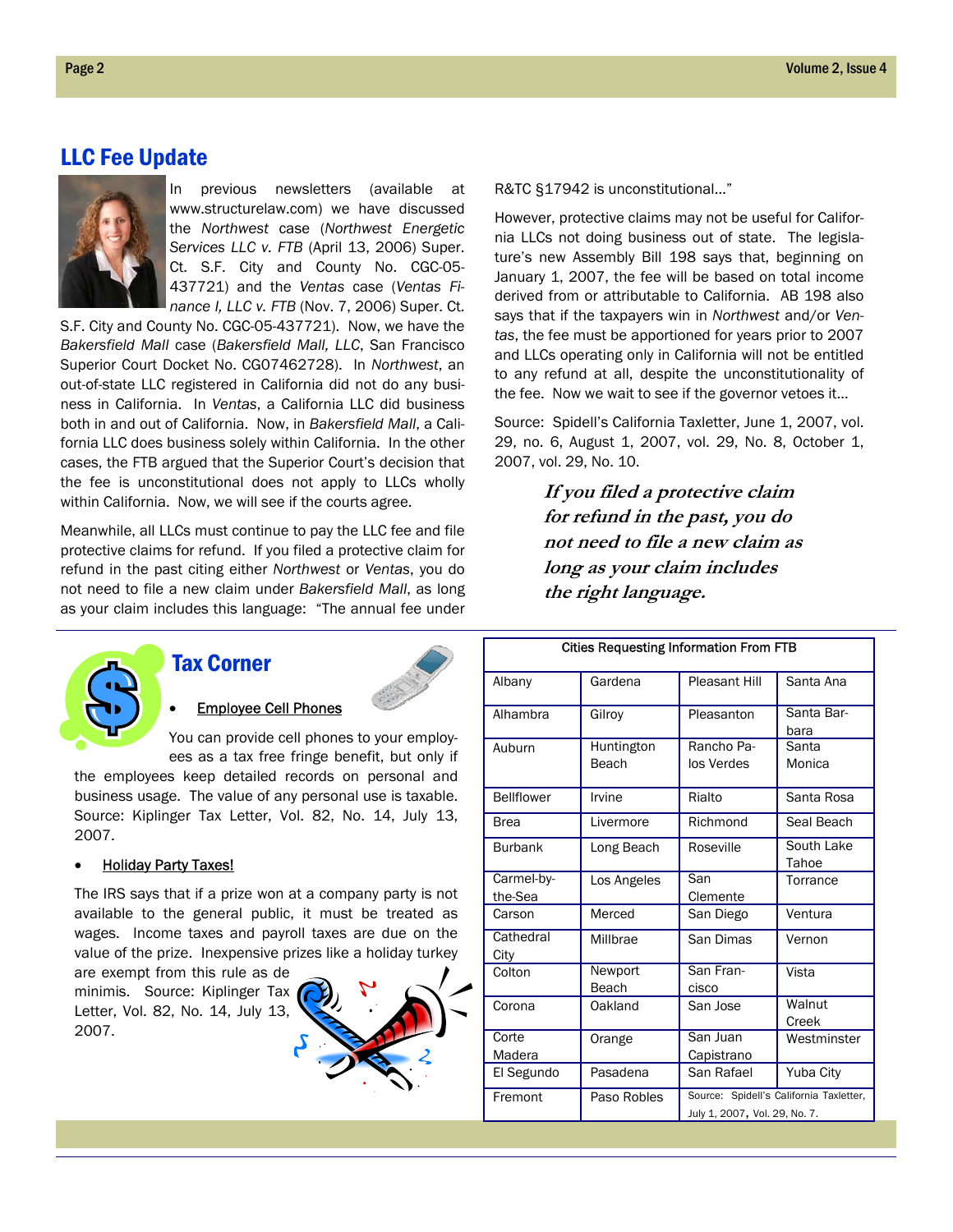## New Rules for California Limited Partnerships

Effective January 1, 2008, California has adopted the Uniform Limited Partnership Act of 2008 ("ULPA 2008"). What does this mean for existing California limited partnerships? They have two options: either do nothing, and keep certain rights under the old law until January 1,

*limited partnerships?* ULPA 2008. **New Rules….What does this mean for existing California** 

2010 when they will default to the new rules; or elect by unanimous vote of the partners to amend the partnership agreement to adopt

What are the major changes under the new law? Instead

of incorporating parts of the general partnership statutes like in the past, ULPA 2008 incorporates many provisions into a single act in an attempt to simplify the partnership rules. A new provision provides for recognition of foreign "limited liability limited partnerships" ("LLLPs") which are permitted in several other states, but not California. LLLPs will be treated as foreign LPs in California (not as LLCs or LLPs). ULPA 2008 also provides new treatment of

partners upon disassociation or withdrawal from the partnership, whereby withdrawing partners have no right to be bought out and will be treated as economic interest owners.

As a result of these and other changes, all California limited partnerships should reconsider their current partnership agreements before the end of the year to determine if they should be revised for ULPA 2008.

Source: Spidell's California Taxletter, April 1, 2007, Volume 29, Number 4.





## Real Estate

#### 1031 Exchanges Being Audited By The FTB:

The California Franchise Tax Board has 1031 exchanges on its list of major audit issues. The FTB is finding increased noncompliance, in particular with: nonqualifying property, timing issues, improper identification, and improper boot calculations. Source: Spidell's California Taxletter, June 1, 2007, vol. 29, no. 6.

#### **Realtor Commission Rebates**

In a private ruling, the IRS recently stated that real estate agents representing buyers may agree to give back a portion of their commission on the home purchase, and that rebate will be tax free to the buyer. It is considered a nontaxable purchase price reduction, and no Form 1099 is required. Source: Kiplinger Tax Letter, Vol. 82, No. 11, June 1, 2007.



### Reminders And Other Items of Note

**Dissolution of Entities As Of** Year End

If you want to dissolve an entity to

avoid paying California franchise taxes for 2008, now is the time to consider winding up before year end.

#### **Formation of New Entities**

If you are planning on forming a new entity before the end of the year, please note that if the entity is formed during the last two weeks of the year and does not do any business until January 1, 2008, it will not incur taxes for 2007.

Please contact our office at (408) 441-7500 if we can be of any assistance with the formation or dissolution of an entity.